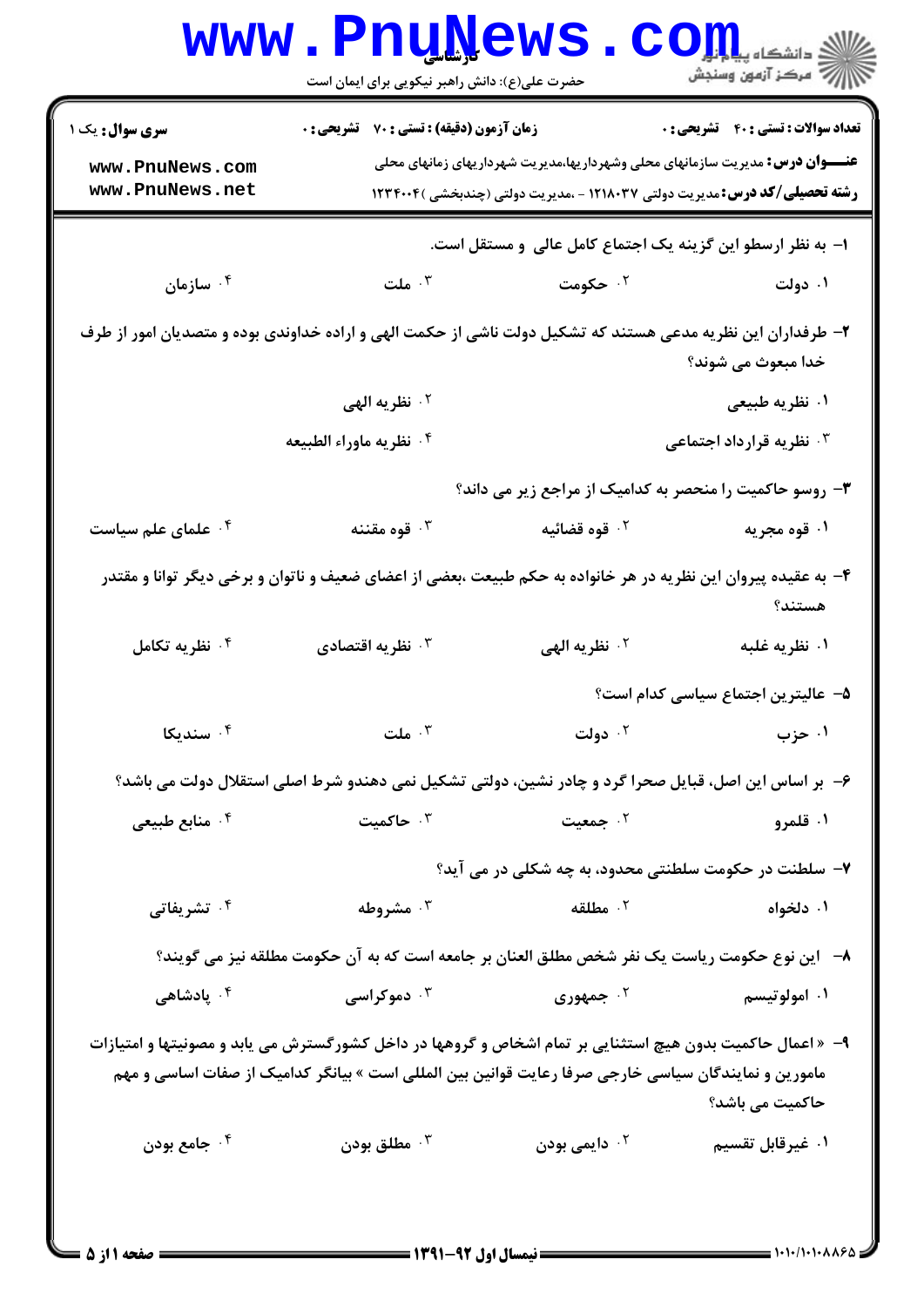|                                                                                                                                        | www.PnuNews<br>حضرت علی(ع): دانش راهبر نیکویی برای ایمان است                                                 |                      | الله دانشکاه پیام در استفاده<br>الله عرکز آزمون وسنجش                                                                                 |
|----------------------------------------------------------------------------------------------------------------------------------------|--------------------------------------------------------------------------------------------------------------|----------------------|---------------------------------------------------------------------------------------------------------------------------------------|
| <b>سری سوال : ۱ یک</b>                                                                                                                 | <b>زمان آزمون (دقیقه) : تستی : 70 گشریحی : 0</b>                                                             |                      | <b>تعداد سوالات : تستي : 40 - تشريحي : 0</b><br><b>عنــــوان درس:</b> مدیریت سازمانهای محلی وشهرداریها،مدیریت شهرداریهای زمانهای محلی |
| www.PnuNews.com<br>www.PnuNews.net                                                                                                     |                                                                                                              |                      | <b>رشته تحصیلی/کد درس:</b> مدیریت دولتی ۱۲۱۸۰۳۷ - ،مدیریت دولتی (چندبخشی )۱۲۳۴۰۰۴                                                     |
|                                                                                                                                        |                                                                                                              |                      | ∙ا− مبنای حکومت دموکراسی از لحاظ ماهیت آراءکدام است؟                                                                                  |
|                                                                                                                                        | ۰۲ کیفیت افراد جامعه                                                                                         |                      | ۰۱ کمیت افراد جامعه                                                                                                                   |
|                                                                                                                                        | ۰۴ رای اقلیت                                                                                                 |                      | ۰۳ آزادی رای دهندگان                                                                                                                  |
|                                                                                                                                        |                                                                                                              |                      | 11– کدام یک از گزینه های زیر از فواید حکومت فدرال می باشد؟                                                                            |
|                                                                                                                                        |                                                                                                              |                      | ۰۱ سیستم فدرال به طور غیر مرتبی کند است                                                                                               |
|                                                                                                                                        | <sup>۲ .</sup> از فشار زیاد کار بر دوش مردم جلوگیری می کند                                                   |                      |                                                                                                                                       |
|                                                                                                                                        |                                                                                                              |                      | ۰ <sup>۳</sup> بیش از حکومت متمرکز غیر قابل انعطاف می باشد                                                                            |
|                                                                                                                                        |                                                                                                              |                      | ۰۴ انتقال ثروت از نقاط ثروتمند به نقاط فقیربه سهولت میسر نیست                                                                         |
| ۱۲– در این سیستم  سلسه مراتب اداری به شدت رعایت می شود و رعایت این ترتیب از سمت روستا آغاز و از هر طرف به<br>حکومت مرکزی منتهی می شود؟ |                                                                                                              |                      |                                                                                                                                       |
| ۰۴ وابسته                                                                                                                              | تمرکز $\cdot$ ۳ $\cdot$                                                                                      | عدم تمرکز $\cdot$ ۲  | ۰۱ مستقل                                                                                                                              |
|                                                                                                                                        | ۱۳– اعطای اختیار کامل اخذ تصمیم نسبت به یک یا چند امر معین عمومی به یک موسسه دولتی یا یک سازمان عمومی (مانند |                      | دانشگاهها)جزء کدام عدم تمرکز می باشد؟                                                                                                 |
| ا اداری $\cdot$ ۴                                                                                                                      | سازمانى $\cdot$                                                                                              | ۰ <sup>۲</sup> سیاسی | ۰۱ فنی                                                                                                                                |
|                                                                                                                                        |                                                                                                              |                      | ۱۴– از لحاظ تاریخی اولین موسسه اجتماعی که تشکیل شده است چه نام دارد؟                                                                  |
| ۰۴ اداره                                                                                                                               | سازمان $\cdot$                                                                                               | ۰ <sup>۲</sup> جامعه | ۰۱ خانواده                                                                                                                            |
|                                                                                                                                        |                                                                                                              |                      | ۱۵− انواع سازمان های محلی که دارای هدفهای عمومی هستند از نظر نوع وظایف کدام اند؟                                                      |
|                                                                                                                                        | <b>گ سازمانهای محلی انتخابی و غیر انتخابی</b>                                                                |                      | ۰۱ سازمانهای محلی انتخابی و خصوصی                                                                                                     |
| ۰۴ سازمانهای محلی اداری و سیاسی<br>۰۳ سازمانهای محلی عمومی و خصوصی $\cdot$                                                             |                                                                                                              |                      |                                                                                                                                       |
| ۱۶– این واحدها وسیله ای برای انجام بسیاری از خدمات محلی هستند که واحدها با هدفهای عمومی قادر به انجام آن نیستند و                      |                                                                                                              |                      | بین سایر واحدهای حکومت محلی دارای اهمیت خاصی هستند.                                                                                   |
|                                                                                                                                        | <sup>۲ .</sup> سازمان های محلی غیر انتخابی                                                                   |                      | ۰۱ فدرال                                                                                                                              |
|                                                                                                                                        | ۰۴ واحدهای محلی با هدفهای مخصوص                                                                              |                      | ۰ <sup>۳</sup> سازمان های محلی انتخابی $\cdot$                                                                                        |
|                                                                                                                                        |                                                                                                              |                      |                                                                                                                                       |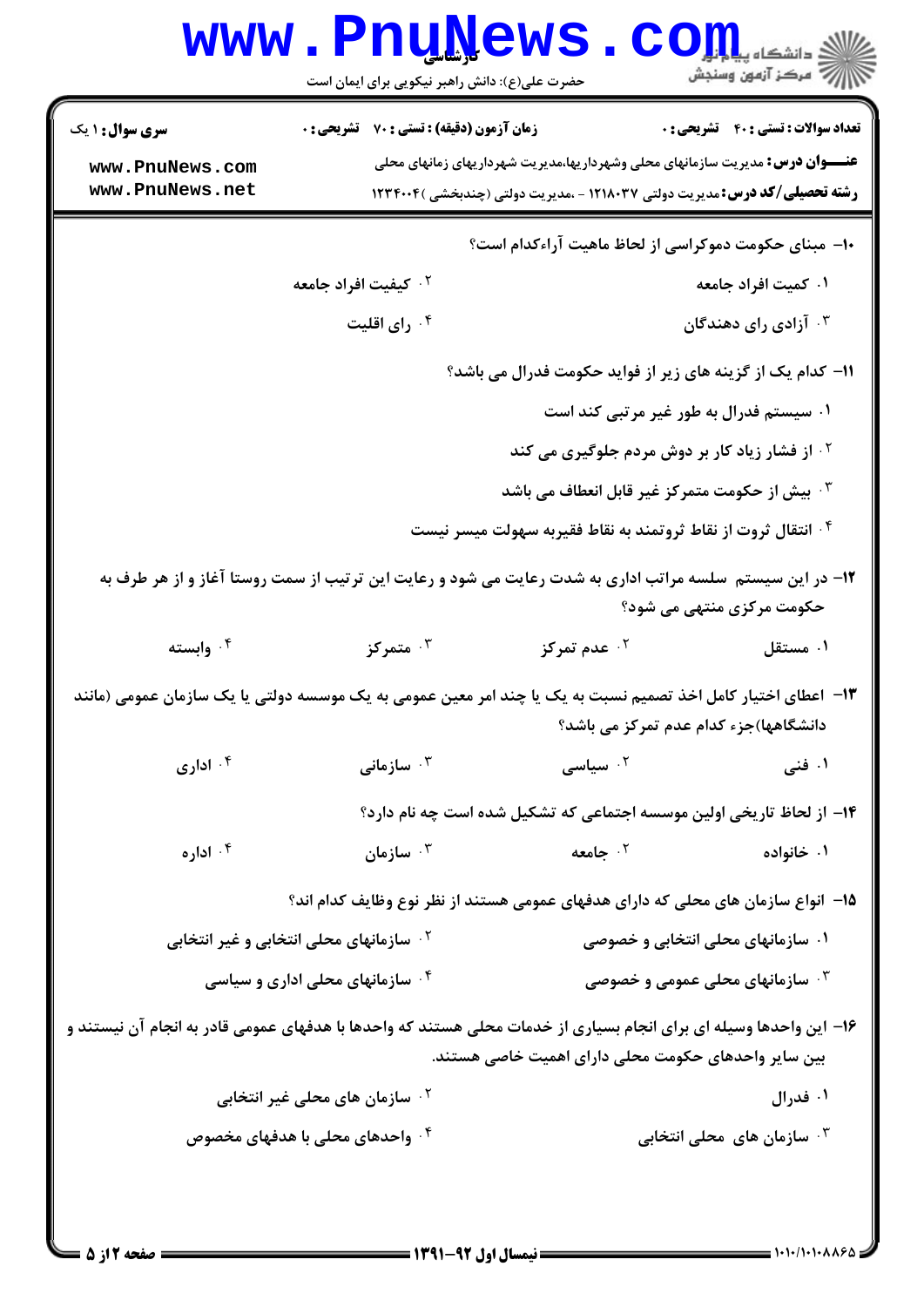|                                                                                                                 | <b>www.PnuNews</b><br>حضرت علی(ع): دانش راهبر نیکویی برای ایمان است                          |                                                                                                                                                                           | $\mathbf{C}\mathbf{O}$ چ دانشڪاه پيا<br>أأآت مركز آزمون وسنجش |
|-----------------------------------------------------------------------------------------------------------------|----------------------------------------------------------------------------------------------|---------------------------------------------------------------------------------------------------------------------------------------------------------------------------|---------------------------------------------------------------|
| <b>سری سوال : ۱ یک</b><br>www.PnuNews.com<br>www.PnuNews.net                                                    | <b>زمان آزمون (دقیقه) : تستی : 70 ٪ تشریحی : 0</b>                                           | <b>عنــــوان درس:</b> مدیریت سازمانهای محلی وشهرداریها،مدیریت شهرداریهای زمانهای محلی<br><b>رشته تحصیلی/کد درس:</b> مدیریت دولتی ۱۲۱۸۰۳۷ - ،مدیریت دولتی (چندبخشی )۲۳۴۰۰۴ | <b>تعداد سوالات : تستي : 40 - تشريحي : 0</b>                  |
|                                                                                                                 |                                                                                              | ۱۷- نخستین سازمان حکومتی و اداری در ایران در چه دوره ای بوجود آمده است؟                                                                                                   |                                                               |
| ۰۴ صفویه                                                                                                        | ا مادها $\cdot$ $^{\circ}$                                                                   | ۰۲ ساسانی                                                                                                                                                                 | ۱. هخامنشی                                                    |
|                                                                                                                 |                                                                                              | <b>۱۸</b> - در دوره قاجار رئیس تمام دوایر دولتی چه کسی بوده است؟                                                                                                          |                                                               |
| ۰۴ والی $\cdot$                                                                                                 | سلطان $\cdot^{\mathsf{r}}$                                                                   | ۰ <sup>۲</sup> صدر اعظم                                                                                                                                                   | ۰۱ کلانتر                                                     |
|                                                                                                                 |                                                                                              | ۱۹- به نظر صاحبنظران ، دموکراسی حقیقی از کجا شروع می شود؟                                                                                                                 |                                                               |
| ا سازمان $\cdot$                                                                                                | ۰۳ جامعه                                                                                     | ۰۲ خ <b>ان</b> ه                                                                                                                                                          | ۰۱ مدرسه                                                      |
|                                                                                                                 |                                                                                              | <b>۲۰</b> - تصمیم برای ایجاد فضای سبزدر محله در حقیقت چه نام دارد؟                                                                                                        |                                                               |
| ۰ <sup>۴</sup> تنظیم بودجه                                                                                      | ابتكار $\cdot$                                                                               | ۰ <sup>۲</sup> تعیین برنامه                                                                                                                                               | ۰۱ مشورت                                                      |
|                                                                                                                 |                                                                                              |                                                                                                                                                                           | <b>۲۱</b> - دموکراسی به مفهوم جدید آن یعنی چه؟                |
|                                                                                                                 | <sup>۰۲</sup> مسئولیت در مقابل انتخاب کنندگان                                                |                                                                                                                                                                           | ۰۱ حکومت بر مردم                                              |
|                                                                                                                 | ۰۴ توجه به دولتهای محلی                                                                      |                                                                                                                                                                           | حکومت مردم بر مردم $\cdot$ ۳ $\cdot$                          |
| ۲۲- «در وضع قانون  و مقررات ، سعی می شود عادات، آداب و رسوم ، خصوصیات روحی و روانی و…مورد توجه قرار گیرد»بیانگر |                                                                                              | کدامیک از عوامل اخلاقی و روانی موثر در سپردن کارها به مردم است؟                                                                                                           |                                                               |
|                                                                                                                 |                                                                                              | ۰۱ وضع قوانین و مقررات منطبق با احتیاجات و مقتضیات محل                                                                                                                    |                                                               |
|                                                                                                                 |                                                                                              |                                                                                                                                                                           | ۰۲ احاطه به احتیاجات محلی                                     |
|                                                                                                                 |                                                                                              |                                                                                                                                                                           | وضع قوانین و مقررات کشوری $\cdot^{\textsf{\tiny{F}}}$         |
|                                                                                                                 |                                                                                              | ۰۴ کاستن و سبک کردن فشار از دوش حکومت مرکزی                                                                                                                               |                                                               |
|                                                                                                                 |                                                                                              | ۲۳−   توسعه اجتماعی−سیاسی−اقتصادی کشورهای جهان سوم از چه طریقی بهتر تحقق خواهد یافت؟                                                                                      |                                                               |
|                                                                                                                 | <sup>۲</sup> · ایجاد تشکیلات متناسب با احتیاجات محلی<br>۰۱ توسعه و رشد متوازن بخشهای اقتصادی |                                                                                                                                                                           |                                                               |
| ۰۴ مشارکت،مداخله وکنترل مردم                                                                                    |                                                                                              |                                                                                                                                                                           | ۰۳ آزادی مطبوعات و مخالفان سیاسی                              |
|                                                                                                                 |                                                                                              | <b>۲۴</b> - تصویب حدود شهر و حریم شهر و تصویب نقشه شهر و شهرسازی از اختیارات چه مرجعی می باشد؟                                                                            |                                                               |
| ۰ <sup>۴</sup> استانداری                                                                                        | فرمانداری $\cdot$ "                                                                          | وزارت راه و ترابری $\cdot$                                                                                                                                                | ۰۱ وزارت کشور                                                 |
|                                                                                                                 |                                                                                              | ۲۵- نظارت از طریق انتصاب،انفصال،جریمه و گاه انتقال را چه نوع نظارتی می نامند؟                                                                                             |                                                               |
| ۰۴ نظارت مستقیم                                                                                                 | سلسله مراتبي $\cdot^{\mathsf{v}}$                                                            | ۰ <sup>۲</sup> تنبیهات اداری                                                                                                                                              | ۰۱ نظارت حکومتی                                               |
| = صفحه 13 j                                                                                                     |                                                                                              |                                                                                                                                                                           | $1+1+1+1+1+1+2=$                                              |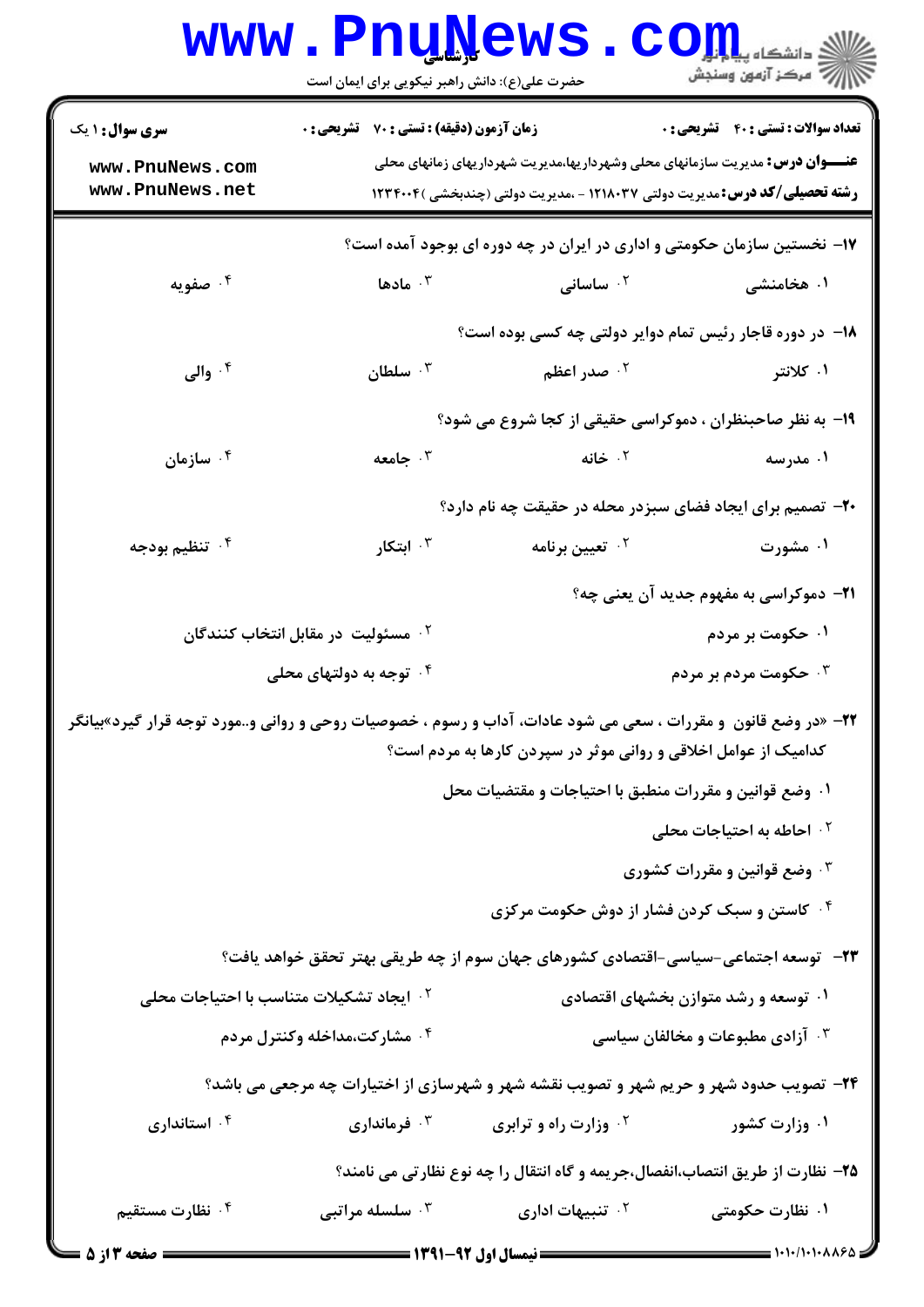|                                                                                                                     | <b>WWW.PNUNEWS</b><br>حضرت علی(ع): دانش راهبر نیکویی برای ایمان است                                    |                          | $COJJ_{\rm s}$ دانشڪاه پيا<br>أأأ مركز آزمون وسنجش                                                                                  |
|---------------------------------------------------------------------------------------------------------------------|--------------------------------------------------------------------------------------------------------|--------------------------|-------------------------------------------------------------------------------------------------------------------------------------|
| <b>سری سوال :</b> ۱ یک                                                                                              | <b>زمان آزمون (دقیقه) : تستی : 70 ٪ تشریحی : 0</b>                                                     |                          | <b>تعداد سوالات : تستي : 40 قشريحي : 0</b><br><b>عنــــوان درس:</b> مدیریت سازمانهای محلی وشهرداریها،مدیریت شهرداریهای زمانهای محلی |
| www.PnuNews.com<br>www.PnuNews.net                                                                                  |                                                                                                        |                          | <b>رشته تحصیلی/کد درس: م</b> دیریت دولتی ۱۲۱۸۰۳۷ - ،مدیریت دولتی (چندبخشی )۲۳۴۰۰۴                                                   |
|                                                                                                                     |                                                                                                        |                          | ۲۶- نظارت قدرت مرکزی بر اعمال مقامات محلی را چه می نامند؟                                                                           |
| ۰۴ قیمومت                                                                                                           | ۰۳ نظارت مستقیم                                                                                        | <b>1. نظارت محلی</b>     | ۰۱ نظارت حکومتی                                                                                                                     |
|                                                                                                                     |                                                                                                        |                          | <b>37- حق مقامات بالاتر برای کنترل نمودن لغو و یا عدم تایید تصمیمات محلی کدام است؟</b>                                              |
| ۰۴ انحلال                                                                                                           | تنبیه اداری $\cdot$ ۳                                                                                  | ۰ <sup>۲</sup> تجدید نظر | ۰۱ اصلاح                                                                                                                            |
| ۲۸- کمکهای مالی حکومت مرکزی به حکومت های محلی که به دو طریق صورت می گیرد کدام است؟                                  |                                                                                                        |                          |                                                                                                                                     |
|                                                                                                                     | ۰ <sup>۲</sup> متمرکز و غیرمتمرکز                                                                      |                          | ۰۱ مستقیم و غیرمستقیم                                                                                                               |
|                                                                                                                     | ۰۴ مستقل و وابسته                                                                                      |                          | ۰۳ مشروط و غیر مشروط                                                                                                                |
| ۲۹- اداره ای که در وزارت کشور وجود دارد و به شهرداریها در امور مربوط به آب، برق، آسفالت ، پارک و… کمک می کند چه نام |                                                                                                        |                          | دارد؟                                                                                                                               |
| ۰۴ دفتر سیاسی                                                                                                       | دفتر حقوقی $\cdot$                                                                                     | ۰ <sup>۲</sup> انجمن شهر | ۰۱ دفتر فنی                                                                                                                         |
|                                                                                                                     | ۳۰– کدامیک از گزینه های زیر جزو مناسبات اداری غیرمستقیم حکومت مرکزی با سازمان های محلی می باشد؟        |                          |                                                                                                                                     |
|                                                                                                                     | ۰ <sup>۲</sup> صدور آین نامه                                                                           |                          | ۰۱ تنظیم بودجه داخلی                                                                                                                |
|                                                                                                                     | ۰۴ وضع ماليات                                                                                          |                          | ارشاد و راهنمایی $\cdot^{\texttt{w}}$                                                                                               |
|                                                                                                                     | ٣١- اگر استيناف راجع به كارهايي باشد كه مقامات محلي طبق قانون خود به آن عمل كرده اند آنرا چه مي نامند؟ |                          |                                                                                                                                     |
| ۰۴ استیناف فنی                                                                                                      | استيناف ادارى $\cdot$                                                                                  | ۰۲ استیناف کمون          | ۰۱ استیناف اجرایی                                                                                                                   |
|                                                                                                                     | ۳۲– مهمترین و موثرترین نوع کنترل حکومت ایالتی بر امور سازمان های محلی در هندوستان کدام است؟            |                          |                                                                                                                                     |
|                                                                                                                     | <sup>۲.</sup> کنترل از طریق دادگاه                                                                     |                          | ۰۱ کنترل از طریق ادارات دولتی                                                                                                       |
|                                                                                                                     | ۰۴ کنترل از طریق بازرسی                                                                                |                          | کنترل از طریق قانون $\cdot^{\mathtt{w}}$                                                                                            |
|                                                                                                                     | ۳۳- طبق ((قانون دولت محلی )) در کشور سوئد مرجع محلی از چه طریقی باید بودجه سالیانه خود را متوازن کند؟  |                          |                                                                                                                                     |
|                                                                                                                     | <b>7 . دريافت ماليات محلي</b>                                                                          |                          | ۰۱ دریافت عوارض                                                                                                                     |
|                                                                                                                     | ۰۴ کمک مال <sub>ی</sub> دولت                                                                           |                          | در آمدهای محلی $\cdot ^{\mathrm{v}}$                                                                                                |
|                                                                                                                     | ۳۴- ایجاد روح همکاری بین ساکنان ده بمنظور اجرای برنامه های آبادانی و نوسازی از وظایف چه مرجعی است؟     |                          |                                                                                                                                     |
| ۰ <sup>۴</sup> بخشداری                                                                                              | فرمانداری $\cdot$ "                                                                                    | دهداری $\cdot^\intercal$ | ۰۱ انجمن ده                                                                                                                         |
|                                                                                                                     |                                                                                                        |                          |                                                                                                                                     |